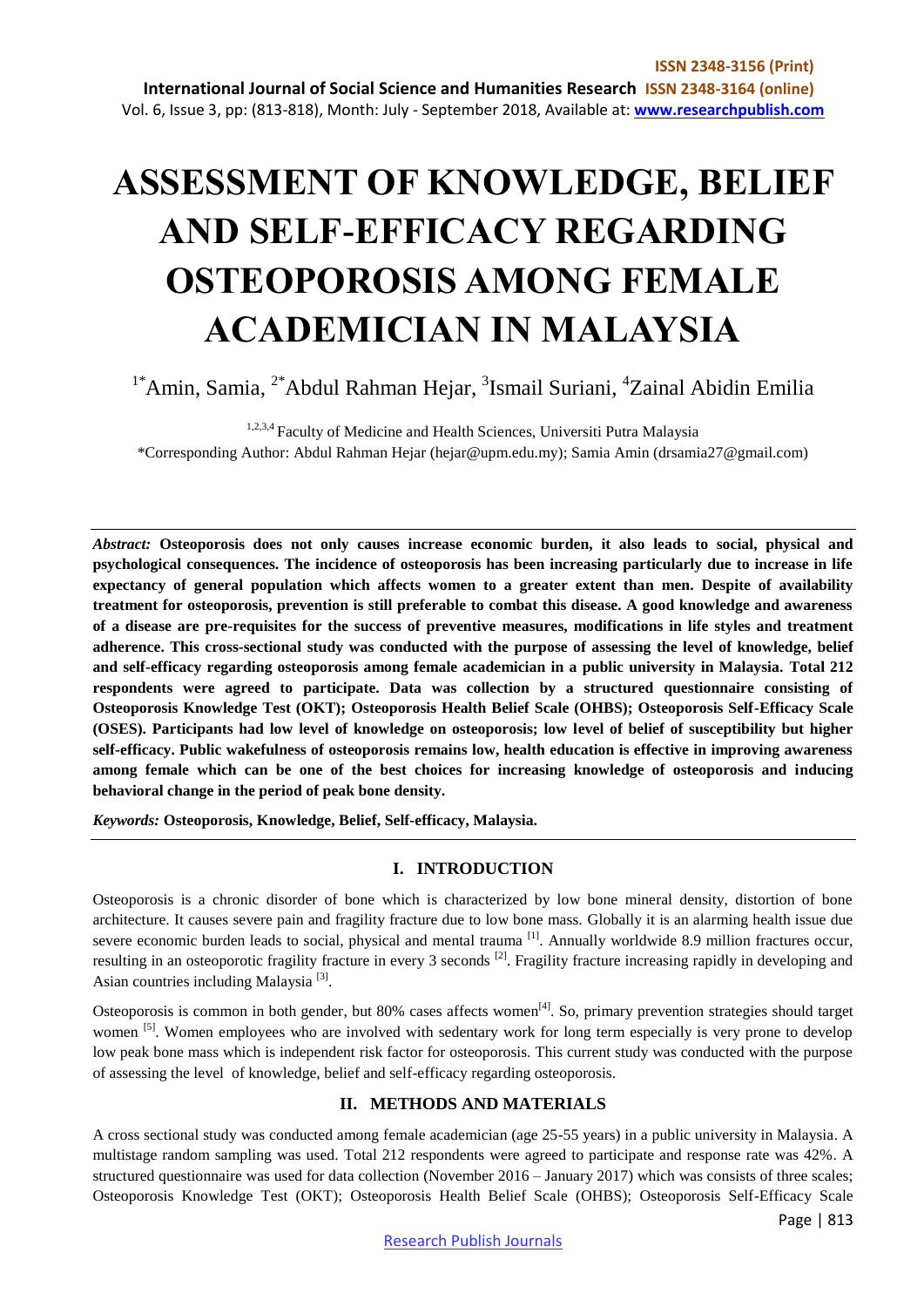## **ISSN 2348-3156 (Print) International Journal of Social Science and Humanities Research ISSN 2348-3164 (online)** Vol. 6, Issue 3, pp: (813-818), Month: July - September 2018, Available at: **www.researchpublish.com**

(OSES). Permission of modification was taken from the original author  $[6-7]$  and pre-test was done to validate by factor analysis (Eigen value OKT=4.6; OHBS=4.09; OSES=4.06) and Cronbach's alpha coefficient (OKT=0.95; OHBS=0.91; OSES=0.85). Data analysis was conducted using Statistical Package for Social Sciences (version 20). This research project has been granted ethical approval from the Ethical Review Board of Universiti Putra Malaysia. Informed consent obtained from each respondent prior to data collection.

# **III. RESULTS**

#### *A. Osteoporosis Knowledge Test:*

Table I, the participant was to decide if the statement would affect a person's chance of becoming at risk factors for osteoporosis. Table II represents three items for the osteoporosis knowledge test which were also common in both nutrition and exercise subscale regarding osteoporosis screening, treatment, and bone development.

**Table I: OSTEOPOROSIS KNOWLEDGE TEST FOR RISK FACTORS (N = 212)**

| Items                                                                           | More Likely | Neutral | Less Likely  | Don't Know |  |  |
|---------------------------------------------------------------------------------|-------------|---------|--------------|------------|--|--|
|                                                                                 | $ML$ (%)    | NT(%)   | $LL$ $(\% )$ | DK $(\%)$  |  |  |
| Eating a diet LOW in dairy products                                             | (81.1)      | 8.1     | 7.1          | 3.7        |  |  |
| Being woman with fair skin (less melanin pigmentation)                          | (22.2)      | 38.4    | 14.6         | 24.8       |  |  |
| Being overweight                                                                | 38.9        | 32.4    | (9.5)        | 19.2       |  |  |
| Having an eating disorder                                                       | (6.3)       | 23.5    | 16.9         | 53.3       |  |  |
| Having ovaries surgically removed                                               | (15.2)      | 34.3    | 17.8         | 32.7       |  |  |
| Taking cortisone (steroids: Prednisone) for long time                           | (47.0)      | 9.1     | 15.4         | 28.5       |  |  |
| Being menopausal                                                                | (23.6)      | 14.4    | 12.8         | 49.2       |  |  |
| Having a mother or grandmother who has osteoporosis                             | (8.7)       | 10.9    | 10.7         | 69.7       |  |  |
| Note: Correct responses are in parentheses. Most frequent responses are bolded. |             |         |              |            |  |  |

#### **Table II: OSTEOPOROSIS KNOWLEDGE TEST FOR SCREENING, TREATMENT, AND BONE DEVELOPMENT (N = 212)**

| Items                                                                          | Childhood                | Adolescent          | Young adulthood     | Don't know |  |
|--------------------------------------------------------------------------------|--------------------------|---------------------|---------------------|------------|--|
| When is the best time                                                          | 19.2                     | (39.5)              | 24.1                | 17.2       |  |
| to build strong bones?                                                         |                          |                     |                     |            |  |
| Osteoporosis can<br>be                                                         | 73.2                     | 5.1                 | 9.8                 | 11.9       |  |
| diagnosed by                                                                   |                          |                     |                     |            |  |
|                                                                                | There is nothing you can | You<br>take<br>can  | You must be careful | Don't know |  |
|                                                                                | do about it              | medication to treat | lifting objects     |            |  |
| Once<br>have<br>vou                                                            | 2.1                      | 21.2                | 13.0                | 63.7       |  |
| osteoporosis                                                                   |                          |                     |                     |            |  |
| Note: Correct responses are in parantheses. Most frequent responses are holded |                          |                     |                     |            |  |

sponses are in parentheses. Most frequent responses are bolded

Table III presents the responses for osteoporosis knowledge of exercise. Correctly, participants identified jogging/running for exercise (39.8 %) and aerobic dancing (44.2 %) as physical activity which reduces chances of osteoporosis. Table IV presents the responses for osteoporosis knowledge of nutritional factors.

#### **TABLE III: OSTEOPOROSIS KNOWLEDGE TEST FOR EXERCISE (N = 212)**

| Items                                                                                          | Answer option (one best answer from the 4 choices) |                                                         |                                         |            |  |
|------------------------------------------------------------------------------------------------|----------------------------------------------------|---------------------------------------------------------|-----------------------------------------|------------|--|
| How many days a week do you think<br>a person should exercise to strengthen                    | 3 days a week                                      | 4 days a week                                           | 5 or more days a<br>week                | Don't Know |  |
| the bones?                                                                                     | 27.2                                               | 12.8                                                    | (44.3)                                  | 15.7       |  |
| What is the least amount of time a<br>person should exercise on each                           | 15<br>than<br>Less<br>minutes                      | 20 to 30 minutes                                        | More<br>45<br>than<br>minutes           | Don't Know |  |
| occasion to strengthen the bones?                                                              | 16.5                                               | (55.6)                                                  | 23.2                                    | 4.7        |  |
| Exercise makes bones strong, but<br>exercise must be fast enough to<br>produce fast breathing. | Just a little faster                               | So.<br>that<br>fast<br>is<br>talking<br>not<br>possible | Much faster, but<br>talking is possible | Don't Know |  |
|                                                                                                | 47.2                                               | 27.7                                                    | (11.5)                                  | 13.6       |  |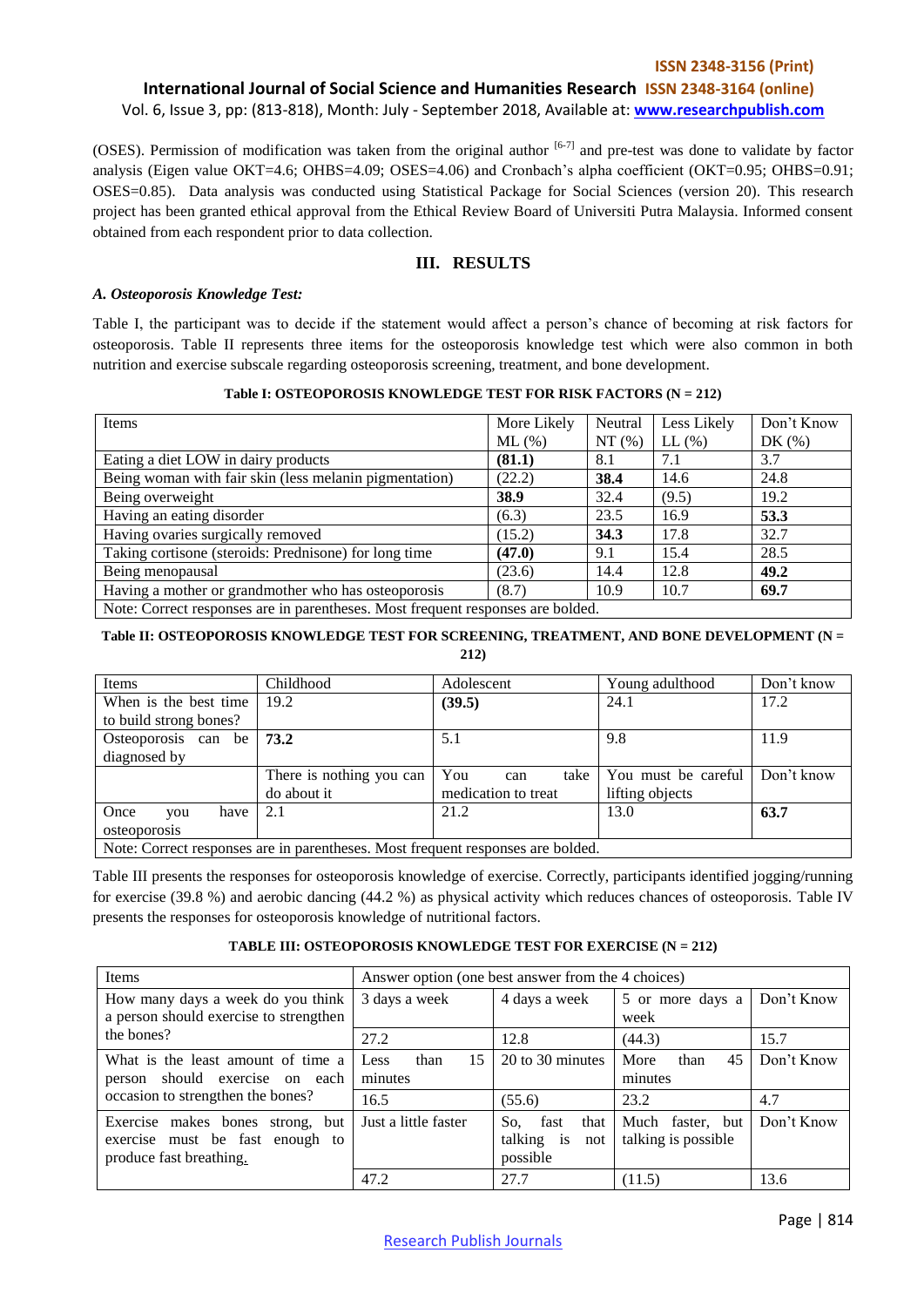#### **ISSN 2348-3156 (Print)**

# **International Journal of Social Science and Humanities Research ISSN 2348-3164 (online)**

Vol. 6, Issue 3, pp: (813-818), Month: July - September 2018, Available at: **www.researchpublish.com**

| Which of the following exercises<br>reduce a person's chance of getting         | Swimming           | Walking briskly               | Stretching      | Don't know |  |  |
|---------------------------------------------------------------------------------|--------------------|-------------------------------|-----------------|------------|--|--|
| osteoporosis?                                                                   | 38.2               | (29.8)                        | 27.9            | 4.1        |  |  |
| Which of the following exercises                                                | Bicycling          | Yoga                          | Lifting weights | Don't know |  |  |
| reduce a person's chance of getting<br>osteoporosis?                            | 61.2               | 12.6                          | (16.9)          | 9.3        |  |  |
| Which of the following exercises<br>reduce a person's chance of getting         | Jogging or running | using<br>Golfing<br>golf cart | Gardening       | Don't know |  |  |
| osteoporosis?                                                                   | (39.8)             | 25.4                          | 21.6            | 13.2       |  |  |
| Which of the following exercises                                                | Bowling            | Doing laundry                 | Aerobic dancing | Don't know |  |  |
| reduce a person's chance of getting<br>osteoporosis?                            | 22.7               | 19.5                          | (44.2)          | 13.6       |  |  |
| Note: Correct responses are in parentheses. Most frequent responses are bolded. |                    |                               |                 |            |  |  |

#### **TABLE IV: OSTEOPOROSIS KNOWLEDGE TEST FOR NUTRITION (N = 212)**

| Items                                                                                               | Answer option (one best answer from the 4 choices)                                                                                         |                                                         |                                     |            |  |  |
|-----------------------------------------------------------------------------------------------------|--------------------------------------------------------------------------------------------------------------------------------------------|---------------------------------------------------------|-------------------------------------|------------|--|--|
| Which of the following is the                                                                       | Apple                                                                                                                                      | Cheese                                                  | Cucumber                            | Don't Know |  |  |
| best source of calcium?                                                                             | 13.8                                                                                                                                       | (71.6)                                                  | 1.9                                 | 12.7       |  |  |
| Which of the following is the                                                                       | <b>Peanut Butter</b>                                                                                                                       | Chicken                                                 | <b>Canned Sardines</b>              | Don't Know |  |  |
| best source of calcium?                                                                             | 14.9                                                                                                                                       | 69.6                                                    | (12.3)                              | 3.2        |  |  |
| Which of the following is the                                                                       | Corn                                                                                                                                       | <b>Broccoli</b>                                         | Grapes                              | Don't Know |  |  |
| best source of calcium?                                                                             | 32.1                                                                                                                                       | (47.2)                                                  | 15.2                                | 5.5        |  |  |
| Which of the following is the                                                                       | Yogurt                                                                                                                                     | Strawberries                                            | Cabbage                             | Don't know |  |  |
| best source of calcium?                                                                             | (67.4)                                                                                                                                     | 17.9                                                    | 13.5                                | 1.2        |  |  |
| Which of the following is the                                                                       | Ice cream                                                                                                                                  | Raisins                                                 | Water melon                         | Don't know |  |  |
| best source of calcium?                                                                             | (41.2)                                                                                                                                     | 18.7                                                    | 20.6                                | 19.5       |  |  |
| Which of the following is the                                                                       | 600-800                                                                                                                                    | 1000-1200                                               | 1400-1600                           | Don't know |  |  |
| recommended<br>amount<br>of                                                                         | mg daily                                                                                                                                   | mg daily                                                | mg daily                            |            |  |  |
| calcium intake for an adult?                                                                        | 40.1                                                                                                                                       | (13.2)                                                  | 16.6                                | 30.1       |  |  |
| How much milk must an adult<br>drink to meet the recommended                                        | 1 glass daily                                                                                                                              | 2 glasses daily                                         | 3 or more glasses<br>daily          | Don't know |  |  |
| amount of calcium?                                                                                  | 37.4                                                                                                                                       | 45.6                                                    | (12.3)                              | 4.9        |  |  |
| Which of the following is the<br>best reason for taking a calcium<br>supplement?                    | $\mathbf{If}% =\mathbf{1}_{\mathbf{1}}\mathbf{1}_{\mathbf{2}}\mathbf{1}_{\mathbf{3}}$<br>$\rm{a}$<br>person<br>doesn't<br>eat<br>breakfast | If a person does not<br>get enough calcium<br>from diet | If a person is over<br>45 years old | Don't know |  |  |
|                                                                                                     | 12.3                                                                                                                                       | (55.3)                                                  | 18.9                                | 13.5       |  |  |
| Which vitamin is required for                                                                       | Vitamin A                                                                                                                                  | Vitamin C                                               | Vitamin D                           | Don't know |  |  |
| the absorption of calcium?                                                                          | 14.2                                                                                                                                       | 19.8                                                    | (17.4)                              | 48.6       |  |  |
| Which is the best source of the                                                                     | Carrots                                                                                                                                    | Oranges                                                 | Sunlight                            | Don't know |  |  |
| vitamin<br>required<br>for<br>the<br>absorption of calcium?                                         | 18.1                                                                                                                                       | 11.4                                                    | (67.9)                              | 2.6        |  |  |
| Which is the best food source of                                                                    | Spinach                                                                                                                                    | Cheese                                                  | Egg yolks                           | Don't know |  |  |
| the vitamin required for the<br>absorption of calcium?                                              | 4.9                                                                                                                                        | 71.2                                                    | (17.8)                              | 6.1        |  |  |
| Which of the following is the                                                                       | 800-1000                                                                                                                                   | 1200-1400                                               | 1600-1800                           | Don't know |  |  |
| recommended amount of the                                                                           | IU daily                                                                                                                                   | IU daily                                                | IU daily                            |            |  |  |
| vitamin<br>required<br>for<br>the<br>absorption of calcium for an<br>adult, 50 years old and older? | (4.8)                                                                                                                                      | 7.5                                                     | 11.9                                | 77.4       |  |  |
| Note: Correct responses are in parentheses. Most frequent responses are bolded.                     |                                                                                                                                            |                                                         |                                     |            |  |  |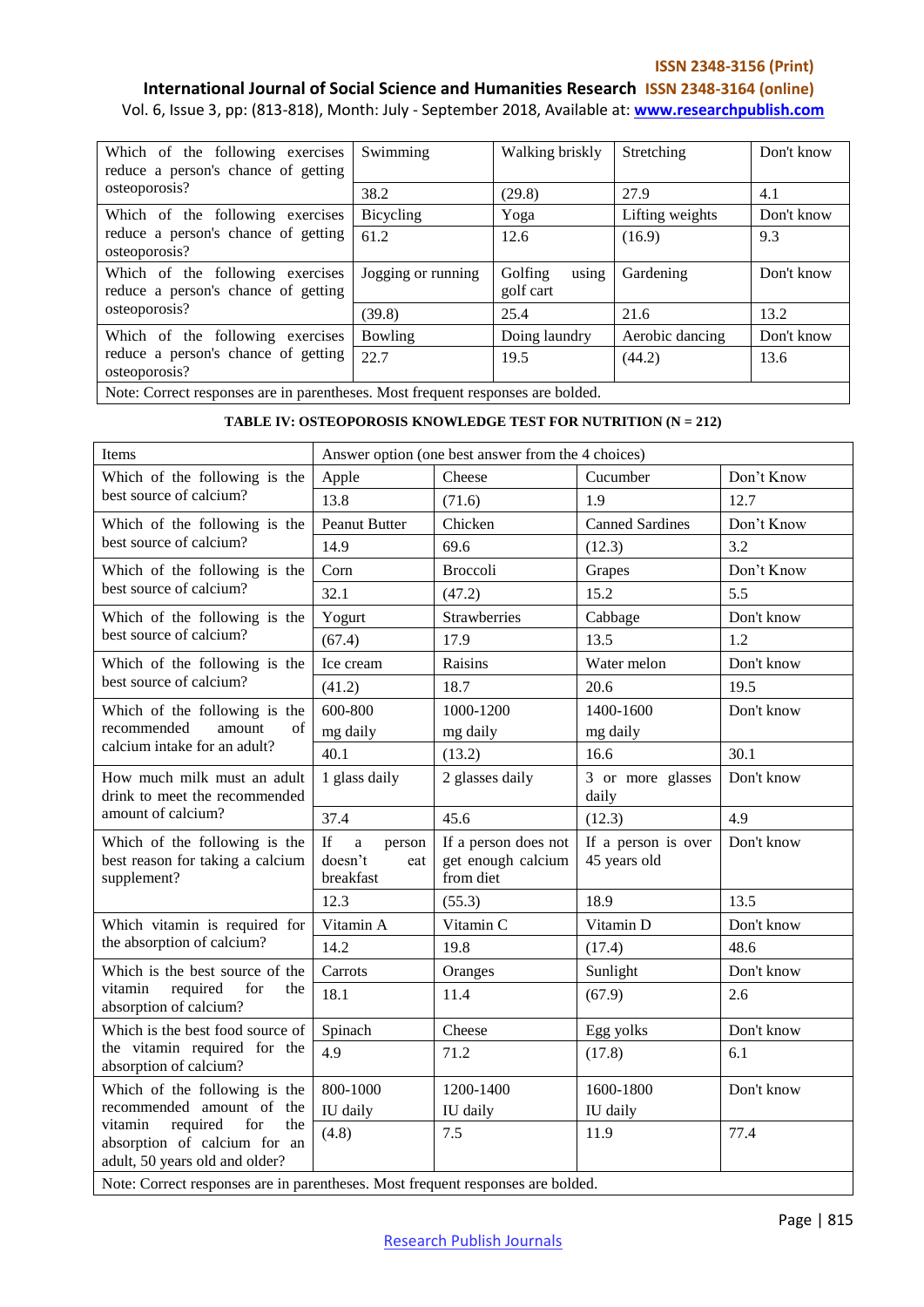# **ISSN 2348-3156 (Print) International Journal of Social Science and Humanities Research ISSN 2348-3164 (online)**

Vol. 6, Issue 3, pp: (813-818), Month: July - September 2018, Available at: **www.researchpublish.com**

## *B. Osteoporosis Health Belief Scale:*

Table V presents the response results to each statement comprising the Osteoporosis Health Belief Scale. The answers provided by the highest proportion of respondents are bolded for each of the statements.

|                                          |                                                                     | Level of Agreement (%) |      |           |      |      |
|------------------------------------------|---------------------------------------------------------------------|------------------------|------|-----------|------|------|
| Statement                                | <b>SD</b><br>D<br>$\mathbf N$<br>$\mathbf{A}$                       |                        |      | <b>SA</b> |      |      |
|                                          | chances of getting osteoporosis high                                | 28.2                   | 22.6 | 31.2      | 14.4 | 3.4  |
|                                          | body build likely to get osteoporosis                               | 23.7                   | 33.7 | 27.5      | 12.9 | 2.1  |
|                                          | extremely likely to get osteoporosis                                | 30.3                   | 32.2 | 28.5      | 6.9  | 2.1  |
|                                          | good chance will get osteoporosis                                   | 23.9                   | 33.2 | 28.3      | 12.5 | 2.1  |
| Susceptibility                           | more likely than average person to get osteoporosis                 | 30.1                   | 36.2 | 21.2      | 10.2 | 2.1  |
|                                          | family history makes it more likely will get osteoporosis           | 35.4                   | 34.1 | 18.9      | 9.8  | 1.8  |
|                                          | thought of having osteoporosis scares me                            | 13.9                   | 18.6 | 21.5      | 33.5 | 12.5 |
|                                          | if had osteoporosis would be crippled                               | 20.2                   | 36.1 | 25.9      | 14.4 | 3.0  |
|                                          | feeling about self would change if got osteoporosis                 | 18.4                   | 26.1 | 22.9      | 27.8 | 4.5  |
|                                          | would be costly if got osteoporosis                                 | 8.6                    | 16.0 | 28.7      | 35.5 | 11.2 |
| Seriousness                              | when think about osteoporosis, get depressed                        | 31.8                   | 29.3 | 23.1      | 11.7 | 4.2  |
|                                          | would be serious if got osteoporosis                                | 7.3                    | 12.9 | 16.8      | 45.3 | 17.4 |
|                                          | regular exercise prevents problems of osteoporosis                  | 4.7                    | 7.8  | 14.3      | 45.8 | 27.1 |
|                                          | feel better when exercise to prevent osteoporosis                   | 5.6                    | 5.8  | 23.0      | 41.7 | 24.0 |
|                                          | regular exercise helps build strong bones                           | 4.9                    | 6.2  | 7.4       | 43.1 | 38.4 |
| <b>Benefits Exercise</b>                 | exercise for osteoporosis also improves body looks                  | 6.1                    | 4.9  | 9.8       | 38.5 | 40.4 |
|                                          | regular exercise cuts down chances of broken bones                  | 4.9                    | 9.2  | 14.8      | 44.8 | 26.3 |
|                                          | feel good about self when exercise to prevent osteoporosis          | 4.2                    | 5.6  | 20.8      | 41.4 | 27.9 |
|                                          | taking enough calcium prevents risk of osteoporosis                 | 3.9                    | 9.1  | 17.0      | 47.3 | 22.6 |
|                                          | have lots to gain taking enough calcium to prevent<br>osteoporosis  | 4.7                    | 6.3  | 16.8      | 47.3 | 24.2 |
|                                          | taking enough calcium prevents painful osteoporosis                 | 4.5                    | 7.6  | 24.6      | 45.5 | 17.8 |
|                                          | wouldn't worry as much about osteoporosis if enough<br>calcium      | 4.2                    | 11.1 | 25.8      | 43.6 | 15.4 |
|                                          | taking enough calcium cuts chance of broken bones                   | 3.5                    | 6.8  | 15.2      | 51.5 | 22.9 |
| Benefits Calcium Intake                  | feel good about self when enough calcium to prevent<br>osteoporosis | 4.4                    | 6.8  | 25.8      | 44.7 | 18.2 |
|                                          | feel like not strong enough to exercise regularly                   | 40.3                   | 28.7 | 10.6      | 12.2 | 8.2  |
| ٥                                        | have no place where can exercise                                    | 59.5                   | 25.6 | 7.1       | 5.7  | 2.1  |
|                                          | spouse/family discourage from exercising                            | 65.5                   | 18.4 | 7.1       | 5.9  | 2.1  |
|                                          | exercising regularly is new habit - hard to do                      | 35.5                   | 25.9 | 15.8      | 18.6 | 4.2  |
|                                          | exercising regularly makes uncomfortable                            | 45.6                   | 31.7 | 14.6      | 6.2  | 1.8  |
|                                          | exercising regularly upsets everyday routine                        | 40.0                   | 29.4 | 12.9      | 15.3 | 2.3  |
|                                          | calcium rich foods cost too much                                    | 29.7                   | 34.1 | 23.9      | 9.3  | 3.0  |
|                                          | calcium rich food doesn't agree with me                             | 37.6                   | 33.7 | 17.4      | 8.7  | 2.5  |
|                                          | do not like calcium rich foods                                      | 40.5                   | 33.7 | 16.2      | 7.8  | 1.8  |
|                                          | eating calcium rich foods diet change-hard to do                    | 30.2                   | 36.6 | 19.2      | 11.5 | 2.4  |
|                                          | to eat more calcium foods, have to give up other I like             | 26.5                   | 36.2 | 18.4      | 16.7 | 2.0  |
| Barriers Calcium Intake Barriers Exercis | calcium rich foods have too much cholesterol                        | 17.6                   | 33.1 | 39.1      | 7.8  | 2.1  |

# **TABLE V: OSTEOPOROSIS HEALTH BELIEF SCALE RESPONSE BY SUBSCALE CATEGORY (N=212)**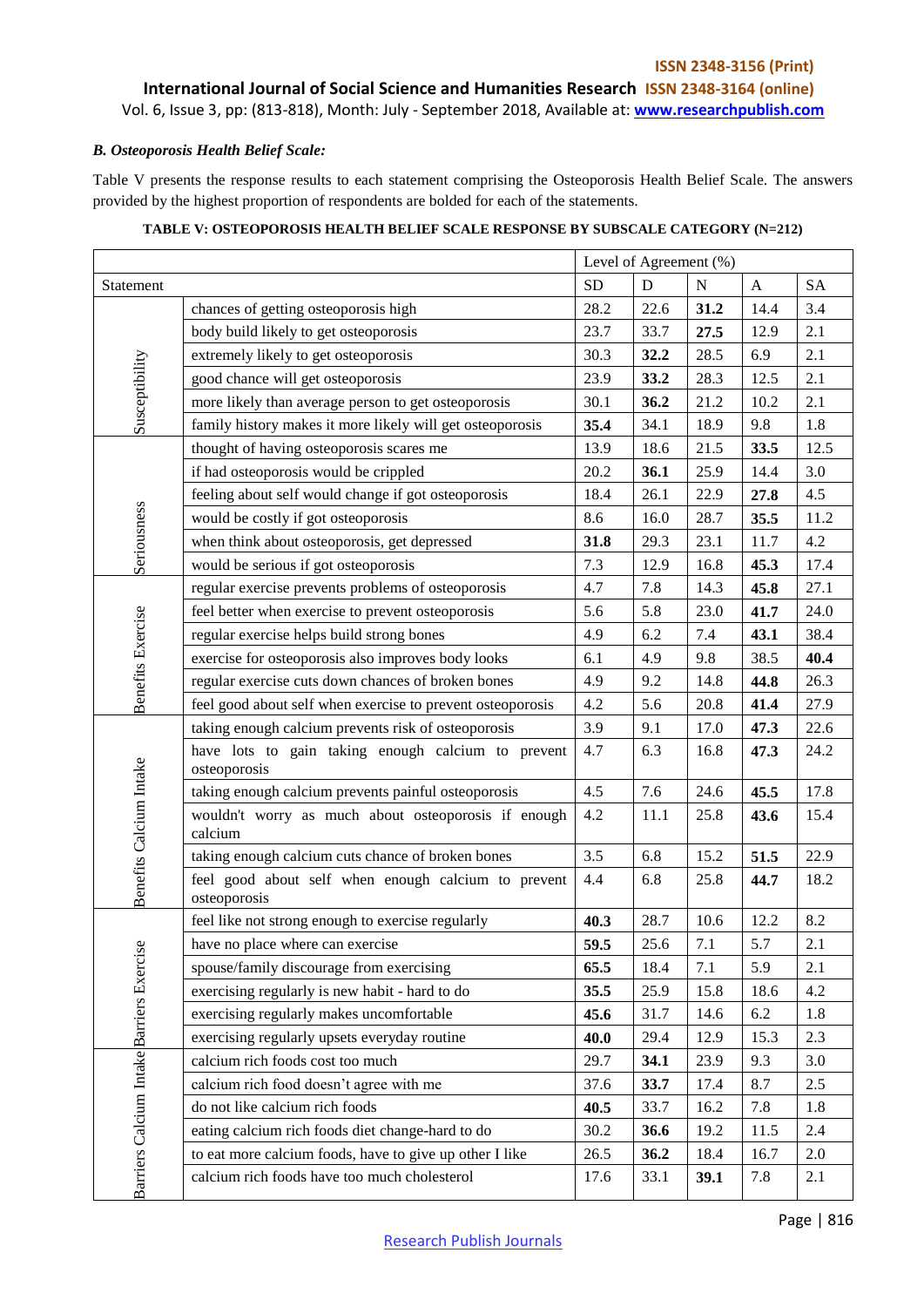#### **ISSN 2348-3156 (Print)**

# **International Journal of Social Science and Humanities Research ISSN 2348-3164 (online)**

Vol. 6, Issue 3, pp: (813-818), Month: July - September 2018, Available at: **www.researchpublish.com**

|                                                                           | eat well balanced diet                          | 9.8  | 23.7 | 28.8 | 30.2 | 7.4  |
|---------------------------------------------------------------------------|-------------------------------------------------|------|------|------|------|------|
|                                                                           | look for new information related to health      | 8.8  | 18.8 | 29.9 | 33.8 | 8.6  |
|                                                                           | keeping health is very important for me         | 4.2  | 6.9  | 15.4 | 49.9 | 23.5 |
|                                                                           | try to discover health problems early           | 4.2  | 8.7  | 27.3 | 45.3 | 14.5 |
| Health Motivation                                                         | have regular health check-up even when not sick | 12.2 | 29.2 | 26.3 | 23.1 | 9.2  |
|                                                                           | follow recommendations to keep me healthy       | 5.7  | 9.7  | 31.4 | 42.4 | 10.7 |
| Note: Most frequent responses are bolded.                                 |                                                 |      |      |      |      |      |
| SD= Strongly Disagree; D= Disagree; N=Neutral; A=Agree; SA=Strongly Agree |                                                 |      |      |      |      |      |

#### *C. Osteoporosis self-efficacy scale:*

Table VI presents the response results to each statement comprising the Osteoporosis Self-Efficacy Scale. Participants expressed a high self-efficacy for both exercise experiences and calcium intake experiences.

|                                                                                                                        | <b>Level of Agreement</b> |         |      |      |        |
|------------------------------------------------------------------------------------------------------------------------|---------------------------|---------|------|------|--------|
| <b>Statement</b>                                                                                                       | SD(%)                     | D(%)    | N(%) | A(%) | SA (%) |
| <b>Osteoporosis Self-Efficacy Exercise Scale</b>                                                                       |                           |         |      |      |        |
| begin a new or different exercise program                                                                              | 6.1                       | 9.5     | 16.3 | 43.7 | 24.4   |
| change your exercise habits                                                                                            | 5.3                       | 10.1    | 16.1 | 47.8 | 20.6   |
| put forth the effort required to exercise                                                                              | 4.0                       | 6.4     | 14.9 | 48.9 | 25.7   |
| do exercises even if they are difficult                                                                                | 5.6                       | 8.0     | 15.6 | 45.8 | 25.1   |
| maintain a regular exercise program                                                                                    | 4.2                       | 7.9     | 17.8 | 38.9 | 31.2   |
| exercise for the appropriate length of time                                                                            | 5.2                       | 7.8     | 13.7 | 48.5 | 24.8   |
| do exercises even if they are tiring                                                                                   | 7.2                       | 12.7    | 14.5 | 36.4 | 29.2   |
| stick to your exercise program                                                                                         | 3.6                       | 11.8    | 18.2 | 41.9 | 24.5   |
| exercise at least three times a week                                                                                   | 8.2                       | 8.7     | 9.7  | 55.6 | 17.8   |
| do the type of exercises that you are supposed to do                                                                   | 4.9                       | 7.0     | 13.1 | 48.3 | 26.7   |
| <b>Osteoporosis Self-Efficacy Calcium Scale</b>                                                                        |                           |         |      |      |        |
| begin to eat more calcium rich foods                                                                                   | 8.4                       | 7.8     | 18.7 | 43.6 | 21.5   |
| increase your calcium intake                                                                                           | 2.9                       | 6.4     | 15.9 | 52.6 | 22.2   |
| consume adequate amounts of calcium rich foods                                                                         | 3.1                       | 9.8     | 11.2 | 61.2 | 14.7   |
| eat calcium rich foods on a regular basis                                                                              | 4.8                       | 7.4     | 9.5  | 59.8 | 18.5   |
| change your diet to include more calcium rich foods                                                                    | 3.7                       | 7.5     | 17.3 | 51.8 | 19.7   |
| eat calcium rich foods as often as you are supposed to do                                                              | 2.8                       | 8.1     | 21.2 | 48.5 | 19.3   |
| select appropriate foods to increase your calcium intake                                                               | 2.9                       | 7.4     | 17.2 | 53.2 | 19.2   |
| stick to a diet which gives an adequate amount of calcium                                                              | 3.2                       | $8.0\,$ | 22.3 | 48.4 | 18.0   |
| obtain foods that give an adequate amount of calcium                                                                   | 3.6                       | 7.3     | 14.9 | 54.1 | 20.1   |
| remember to eat calcium rich foods                                                                                     | 9.0                       | 9.1     | 21.4 | 42.7 | 17.8   |
| take calcium supplements if you don't get enough calcium<br>from you diet                                              | 2.3                       | 8.9     | 17.4 | 49.8 | 21.6   |
| Note: Most frequent responses are bolded.<br>SD= Strongly Disagree; D= Disagree; N=Neutral; A=Agree; SA=Strongly Agree |                           |         |      |      |        |

# **TABLE VI: OSTEOPOROSIS SELF-EFFICACY SCALE (N= 212)**

# **IV. DISCUSSION**

Page | 817 In this current study, participants had low level of knowledge on osteoporosis; other studies have also found a low level of osteoporosis knowledge in women; for example, Etemadifar et al. (2013)<sup>[8]</sup> stated, mean OKT scores were 63.0%. Participants also perceived a low susceptibility to osteoporosis which may possible due to the lack of knowledge regarding osteoporosis; in addition, considering the low personal and family history of osteoporosis, it was expected that